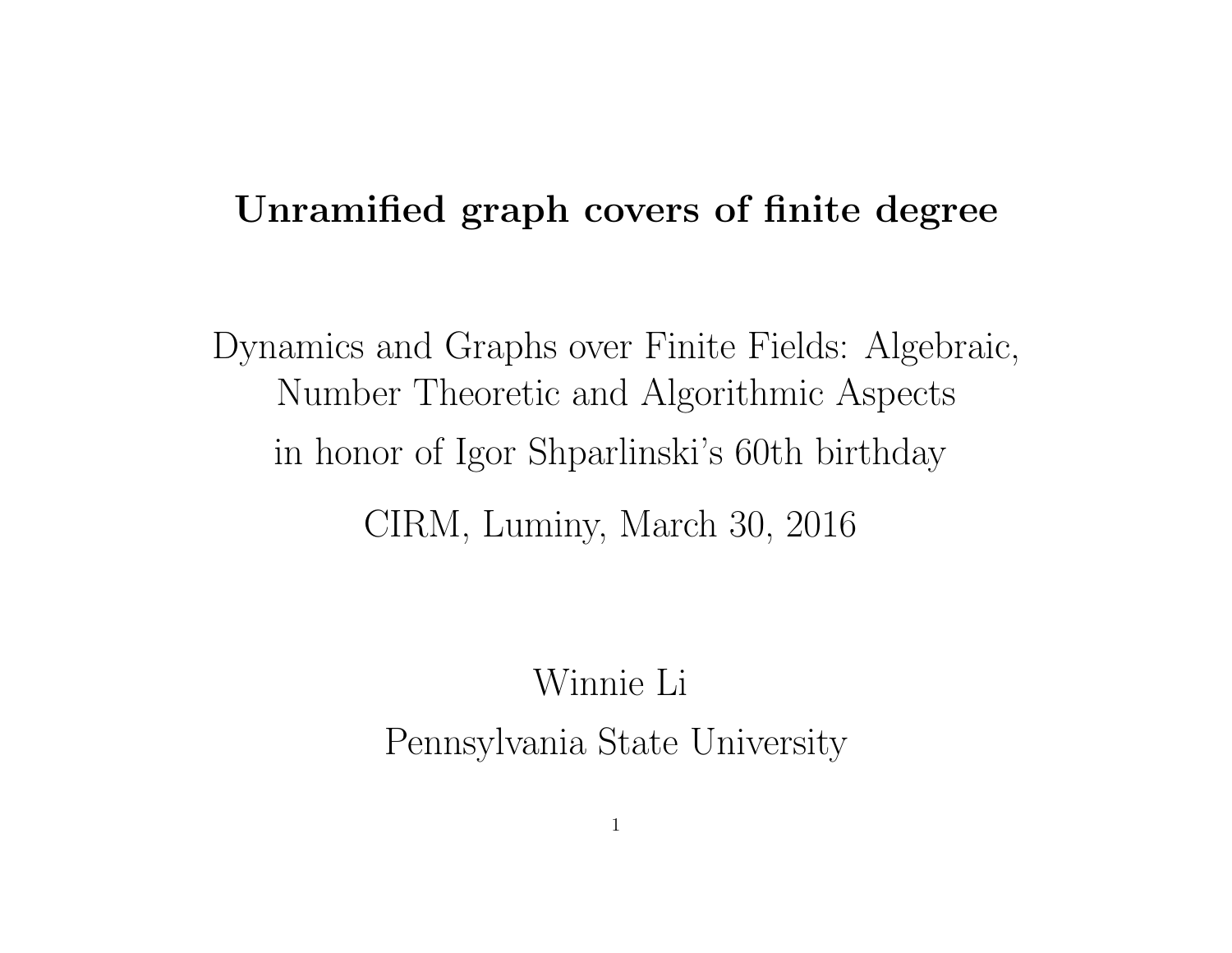# Unramified covers of a graph

All graphs are connected and undirected.

- An unramified cover of a graph  $X$  is a surjective graph homo.  $\alpha: Y \to X$  which is a local isom. All covers are unramified.
- The group of automorphisms of  $\alpha$  is

 $Aut(\alpha) = {\gamma : Y \to Y}$  automorphism $|\alpha = \alpha \circ \gamma|$ .

An auto. is determined by its action on the fiber  $\alpha^{-1}(x)$  above any vertex  $x$  of  $X$ .

- Call  $\alpha$  a normal cover if  $Aut(\alpha)$  acts transitively on one and hence all fibers. Its Galois group  $G_{\alpha} = Aut(\alpha)$ .
- If a fiber  $\alpha^{-1}(x)$  is a finite set, its cardinality is called the degree of  $\alpha$ . A finite degree cover  $\alpha$  is normal if and only if  $|Aut(\alpha)| = \deg \alpha$ .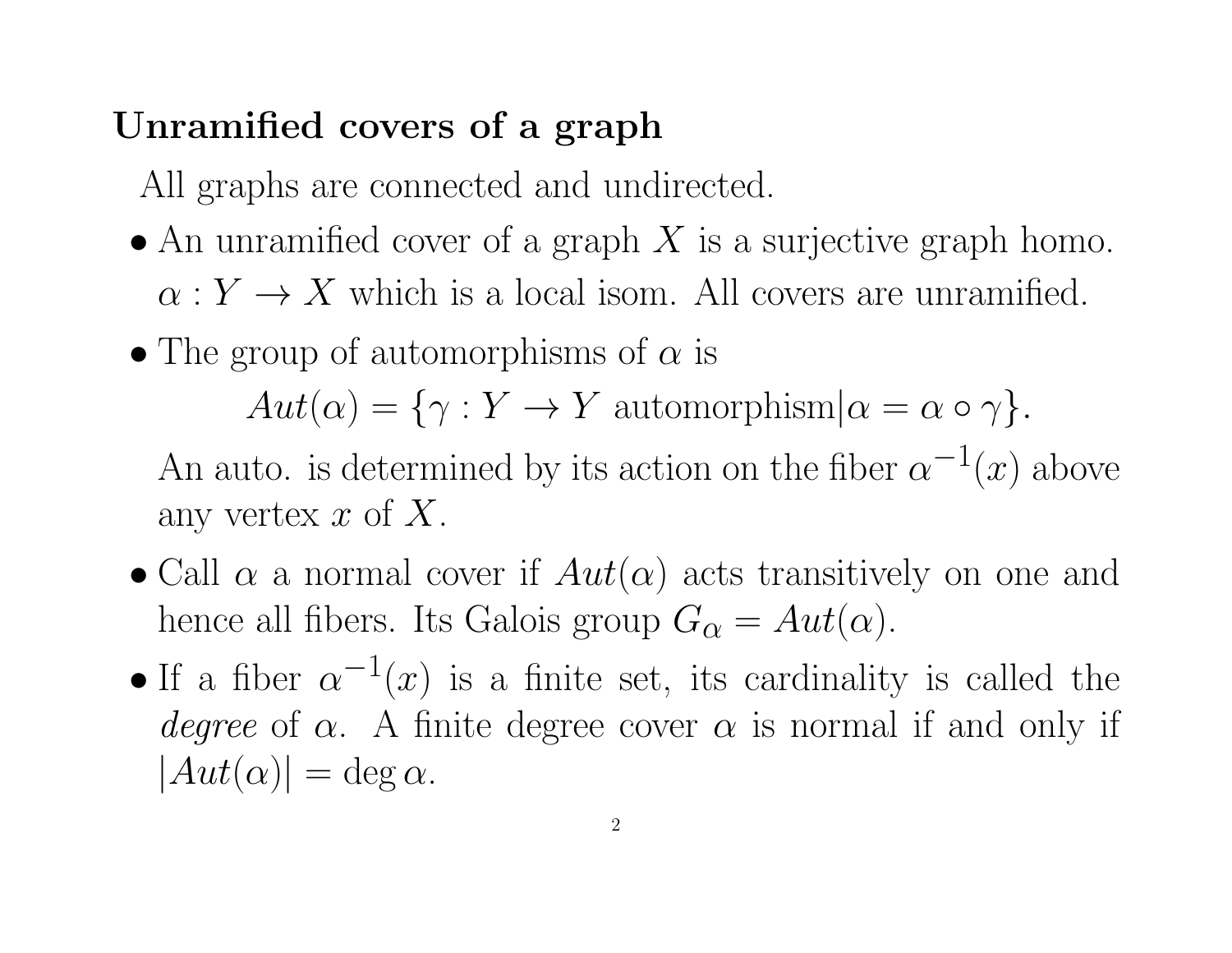• The universal cover  $\tilde{X}$  of X is a tree. The natural projection  $pr_X : \tilde{X} \to X$  is a normal cover with  $Aut(pr_X) = \tilde{\pi}_1(X, x),$ the fundamental group of X. (So  $X \leftrightarrow F$ ,  $\tilde{X} \leftrightarrow \bar{F}$ , and  $\pi_1(X, x) \leftrightarrow G_F$ .)

• A cover  $\beta: Y \to Z$  is called a *subcover* of the cover  $\alpha: Y \to X$ if  $\alpha$  factors through  $\beta$ , that is, there is a cover  $\gamma: Z \to X$  such that  $\alpha = \gamma \circ \beta$ . Denote  $\gamma$  by  $\alpha/\beta$ .

• Two subcovers  $\beta: Y \to Z$  and  $\beta': Y \to Z'$  of  $\alpha: Y \to X$ are equivalent if there exists a graph isomorphism  $\gamma : Z \to Z'$ such that  $\gamma \circ \beta = \beta'$  and  $\alpha/\beta = (\alpha/\beta') \circ \gamma$ .

(cover  $\alpha \leftrightarrow$  field extension  $K \supseteq F$ , and equivalence classes of  $subcores \leftrightarrow intermediate fields)$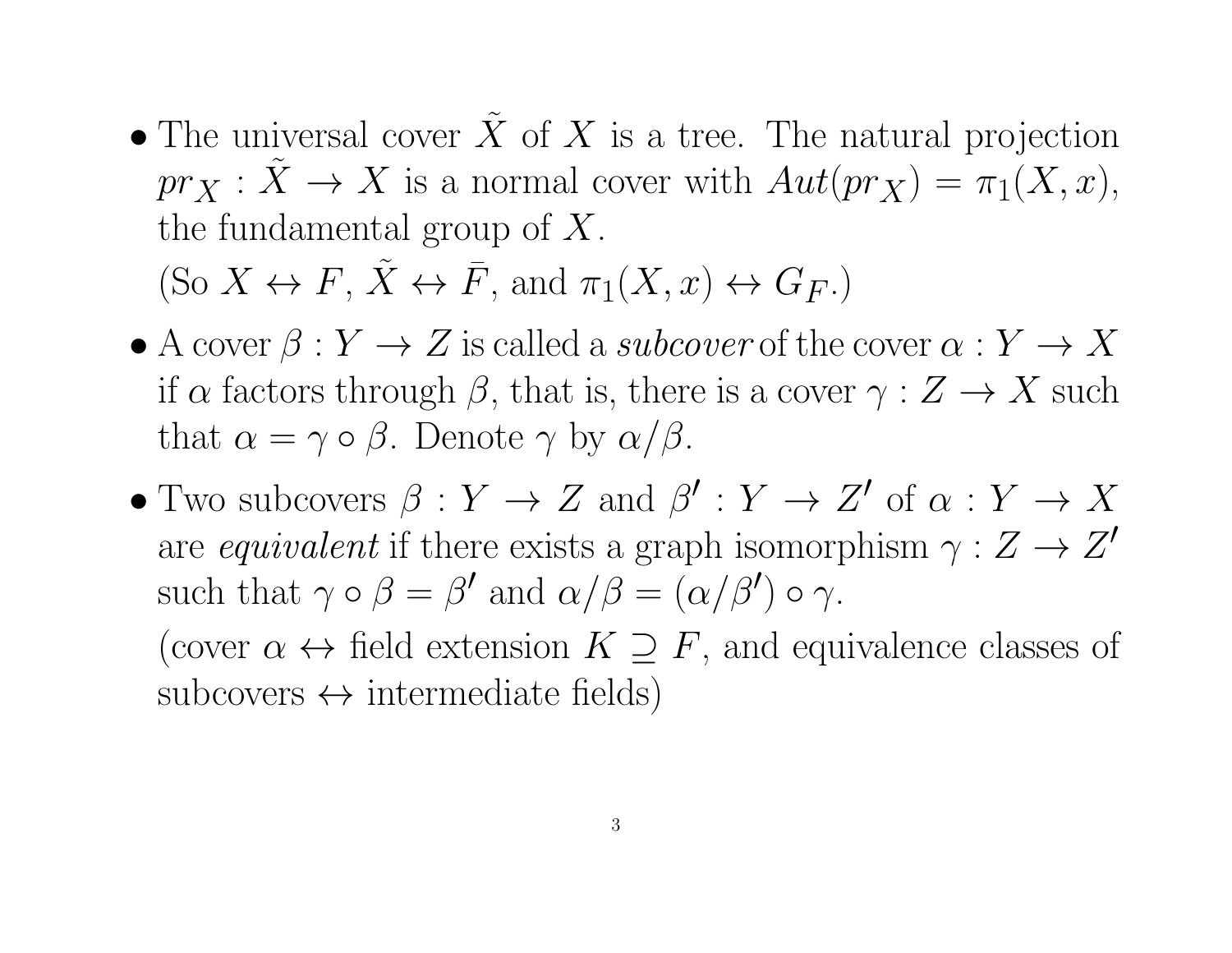# Galois theory for graph covers

Let  $\alpha: Y \to X$  be a normal cover with Galois group  $G_{\alpha}$ . Denote by  $\beta|_{\alpha}$  the subcovers of  $\alpha$  equivalent to  $\beta$ . Then

(1) The map  $[\beta]_{\alpha} \mapsto G_{\beta}$  is a bijection from the set of equiv. classes of subcovers of  $\alpha$  to the set of subgroups of  $G_{\alpha}$ .

(2) Let  $\beta$  be a subcover of  $\alpha$ . Then  $\alpha/\beta$  is a normal cover if and only if  $G_\beta$  is a normal subgroup of  $G_\alpha$ . In this case

$$
G_{\alpha/\beta} \cong G_{\alpha}/G_{\beta}.
$$

Call such  $\beta$  a normal subcover of  $\alpha$ .

(3)  $\pi_1(Y, y)$  can be imbedded as a subgroup of  $\pi_1(X, x)$  so that

$$
G_{\alpha} \cong \pi_1(X, x) / \pi_1(Y, y).
$$

Here  $y \in \alpha^{-1}(x)$ .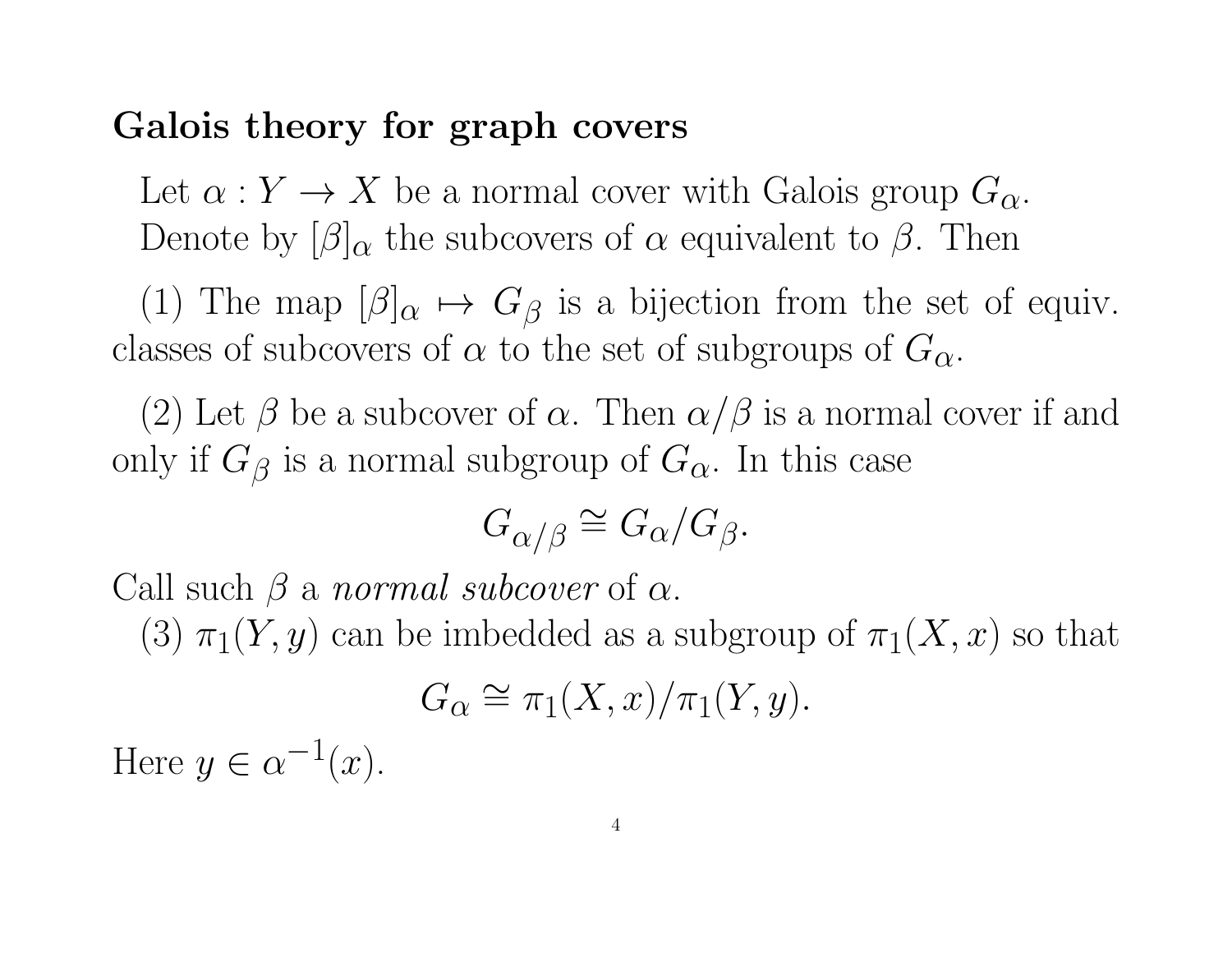## The fundamental group of X

Suppose X is a finite graph with n vertices and  $m$  edges. Each element in the fundamental group  $\pi_1(X, x)$  is represented by a backtrackless walk in  $X$  starting and ending at  $x$ .

 $\pi_1(X, x)$  is a free group of rank  $r(X) = m - n + 1$ .

To find a set of generators, choose a spanning tree  $T$  in  $X$ , which uses  $n-1$  edges of X. Adding an unused edge  $e_i$  to T yields a loop  $L_i$ , which in turn yields a backtrackless walk  $C_i$  in  $\pi_1(X, x)$ . These  $C_i$ 's generate  $\pi_1(X, x)$ , each of length  $\leq 2n - 1$ .

 $r(X) = 0$  implies X is a tree, hence no covers;

 $r(X) = 1$  implies X is homotopic to a circle. For each d, there is one cover of degree d.

Assume  $r(X) \geq 2$  and each vertex has degree at least 2.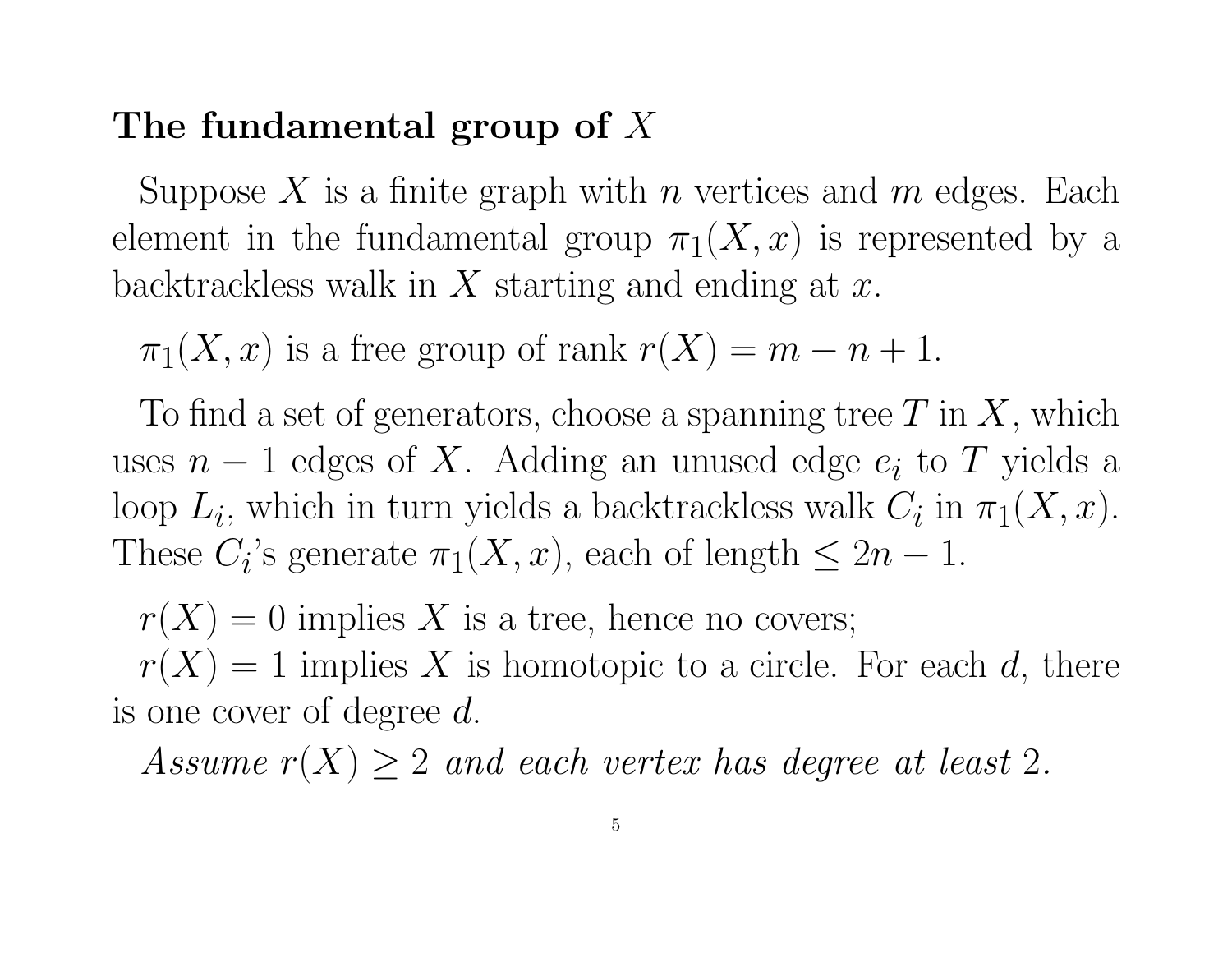## Prime ideals in a number field

Let  $F$  be a number field.

- The set of elements in F integral over  $\mathbb Z$  form a ring  $\mathbb Z_F$ . Usually it is not a UFD, but each nonzero ideal in  $\mathbb{Z}_F$  is a finite product of max'l ideals, called the "primes" of  $F$ , unique up to order.
- Given a finite extension K of F and a prime  $\mathfrak{p}$  of F,

$$
\mathfrak{p}\mathbb{Z}_K=\mathfrak{P}_1^{e_1}\cdots\mathfrak{P}_r^{e_r},
$$

where  $\mathfrak{P}_1, ..., \mathfrak{P}_r$  are distinct primes of K and  $e_j \geq 1$ . The primes  $\mathfrak{P}_1, ..., \mathfrak{P}_r$  are called the primes of  $K$  over  $\mathfrak{p}$ . Say **p** unramified in K if all  $e_j = 1$ . An unram. **p** splits completely in K if all primes  $\mathfrak{P}_j$  over  $\mathfrak{p}$  have same norm as  $\mathfrak{p}$ .

• Finite Galois extensions  $K$  of  $F$  are determined by the set of primes of  $F$  splitting completely in  $K$ .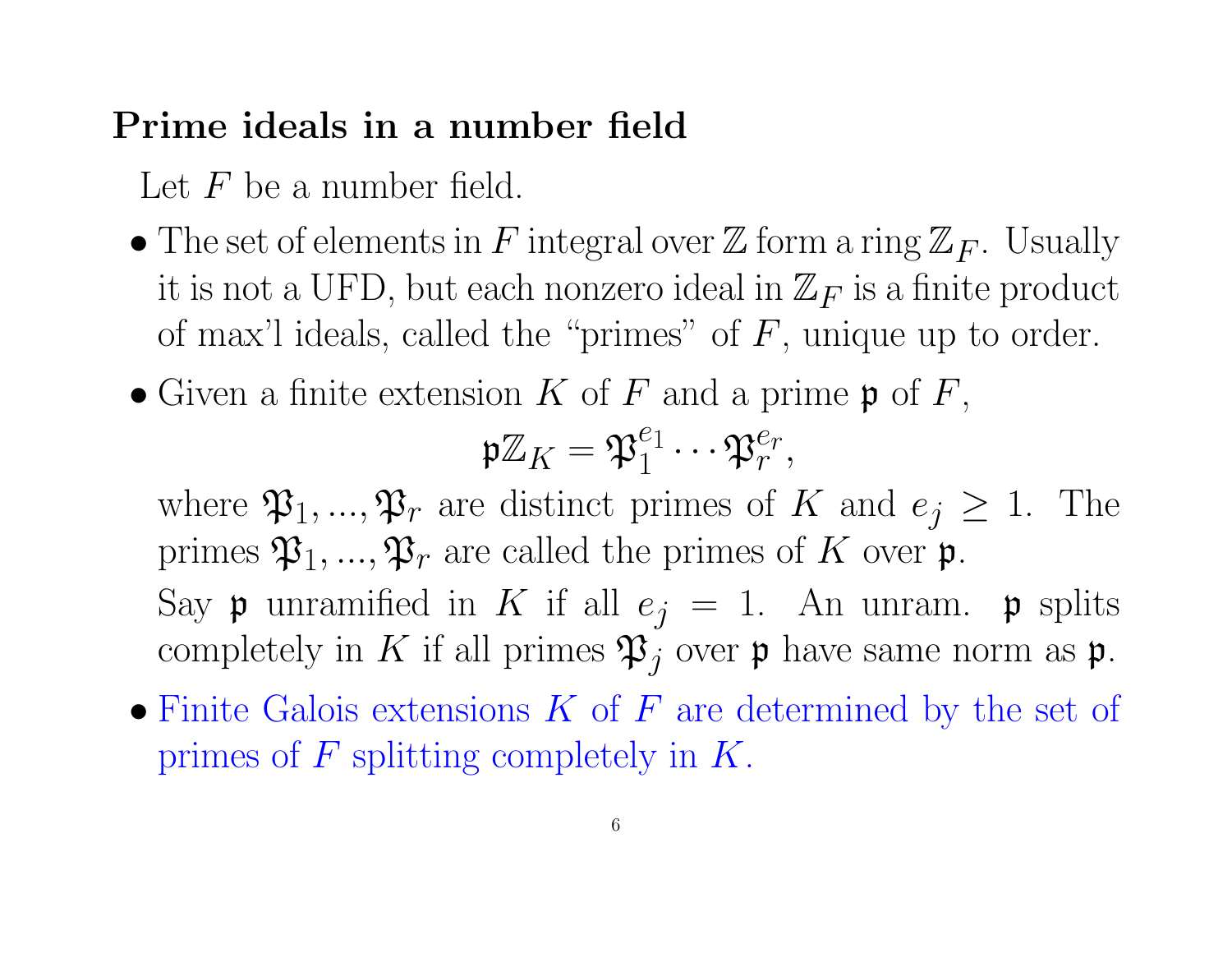# Primes in a finite graph

Let  $X$  be a finite connected undirected graph.

- A geodesic cycle of  $X$  is a closed walk which is backtrackless when traveled along it twice. It has a starting vertex and orientation.
- A geodesic cycle is *primitive* if it is not obtained by traveling along a shorter geodesic cycle more than once. So a geodesic cycle is either primitive or a power of a primitive cycle.
- A "prime" of X is a primitive geodesic cycle in X up to equivalence, i.e. ignoring the starting point (but keeping the orientation).
- $r(X) \geq 2$  implies that X has infinitely many primes.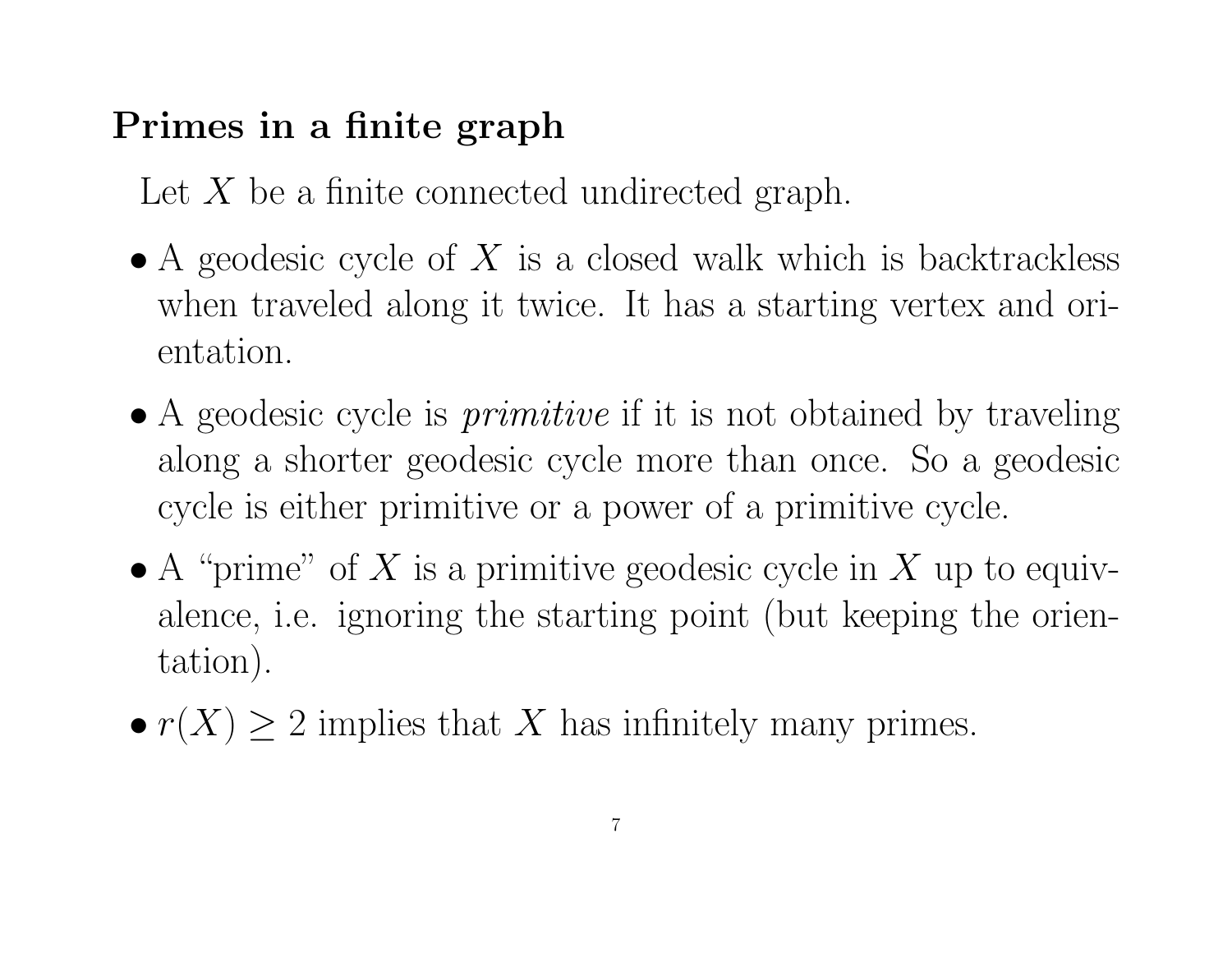## Decomposition of primes of a graph

Let  $\alpha: Y \to X$  be a finite unramified cover.

- Let  $\mathfrak P$  be a prime of Y. Then  $\alpha(\mathfrak P) = \mathfrak p^k$  for a prime  $\mathfrak p$  of X and an integer  $k \geq 1$ . Say  $\mathfrak P$  lies above  $\mathfrak p$ . Then  $\ell(\mathfrak P) = k\ell(\mathfrak p)$ .
- Given a prime  $\mathfrak p$  of X, there are finitely many primes  $\mathfrak P$  of Y lying above  $\mathfrak p$  (arising from lifting  $\mathfrak p$  in Y). Say  $\mathfrak p$  splits completely in Y if all primes  $\mathfrak P$  of Y above p have the same length as  $\mathfrak p$ . In other words, all liftings of  $\mathfrak p$  in Y are closed.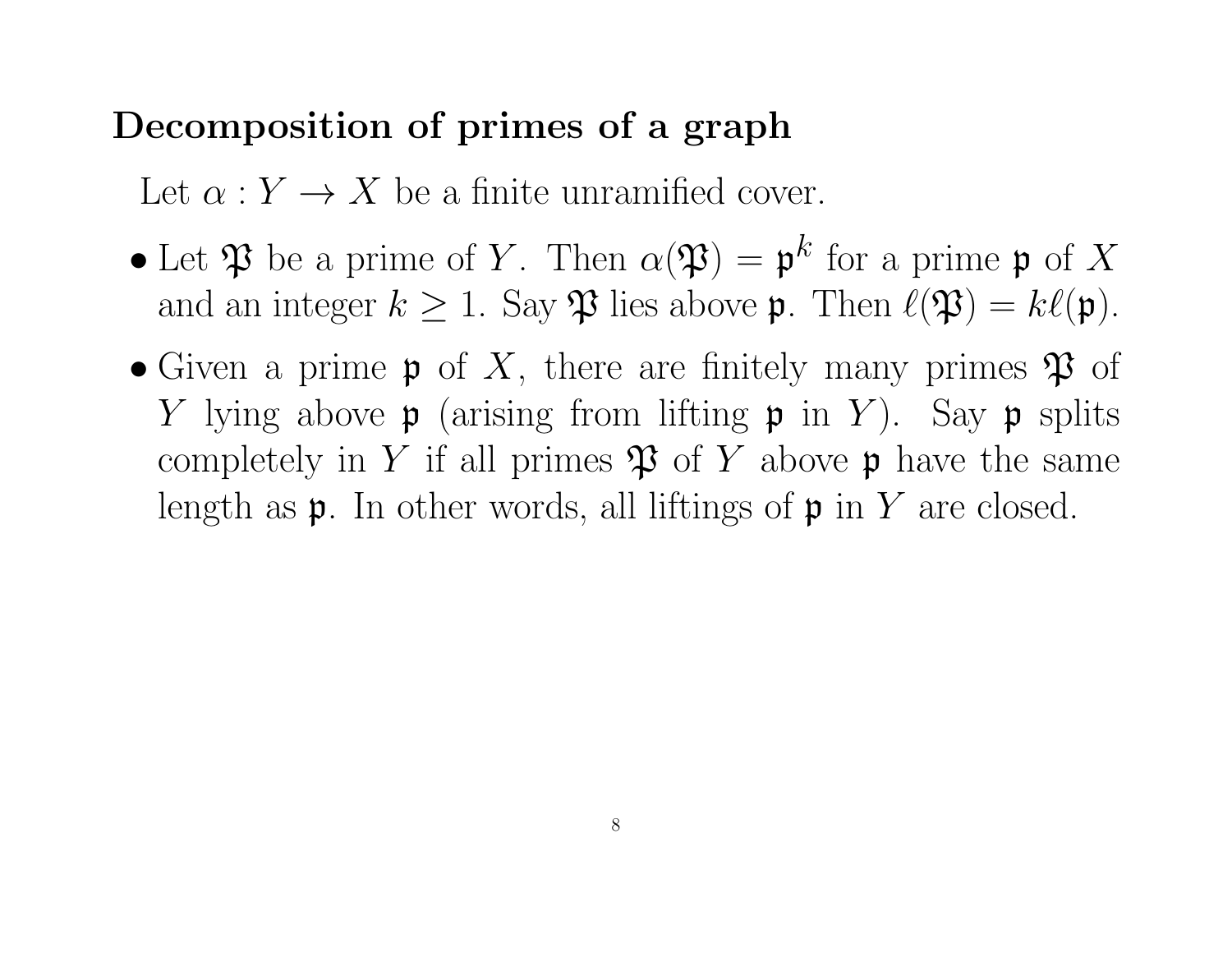#### Characterizing finite normal covers

Suppose  $|X| = n$ . Let  $\alpha: Y \to X$  be a finite normal cover. For a subcover  $\beta: Y \to Z$  of  $\alpha$ , let

 $P_{\ell}(\beta) = \{ \text{primes of } X \text{ with length } \leq \ell \text{ which split completely }$ in  $\beta(Y) = Z$ .

**Theorem** [Huang-L] Assume  $r(X) \geq 2$ . Two normal subcovers  $\beta$  and  $\beta'$  of  $\alpha$  are equiv. if

$$
P_{4nd-d-1}(\beta) = P_{4nd-d-1}(\beta'),
$$
  
where  $d = lcm(\deg(\alpha/\beta), \deg(\alpha/\beta')).$ 

In particular, equiv classes of degree  $d$  normal covers of  $X$  are characterized by the primes of X of length  $\leq 4nd - d - 1$  that split completely.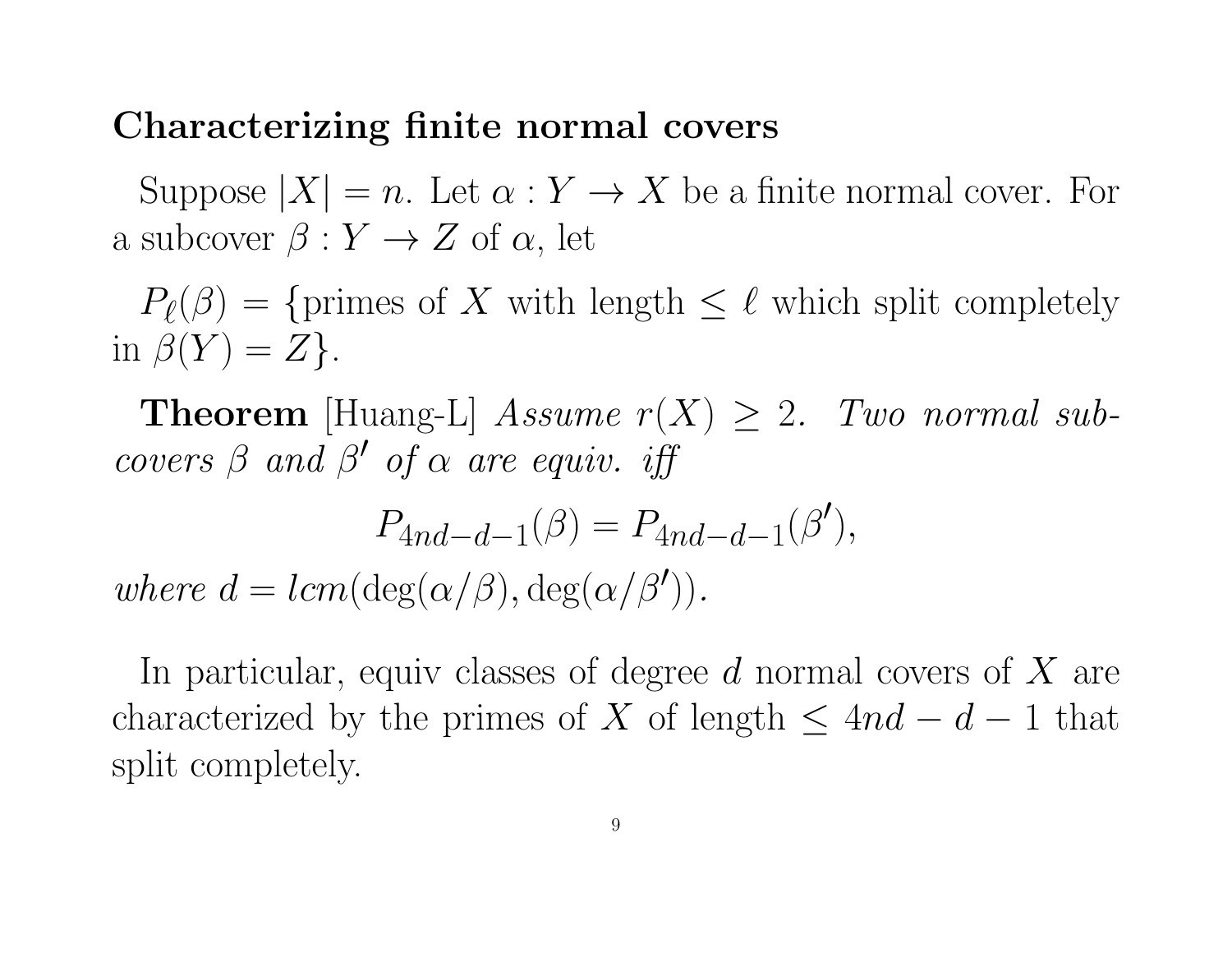#### Characterizing equivalent subcovers

Suppose  $|X| = n$ . Let  $\alpha: Y \to X$  be a finite normal cover. Fix a vertex x of X. Choose a vertex  $y \in \alpha^{-1}(x)$ .

For a subcover  $\beta : Y \to Z$  of  $\alpha$  and integer  $\ell > 0$ , let

 $C_{\ell}(\beta) = \{$ cycles in X starting at x with length  $\leq \ell$  which lift (via  $\alpha/\beta$ ) to cycles in  $\beta(Y) = Z$  starting at  $\beta(y)$  }.

**Theorem** [Huang-L] Two subcovers  $\beta$  and  $\beta'$  of  $\alpha$  are equiv. iff

$$
C_{2nd-1}(\beta) = C_{2nd-1}(\beta'),
$$

where  $d = \max(\deg(\alpha/\beta), \deg(\alpha/\beta')).$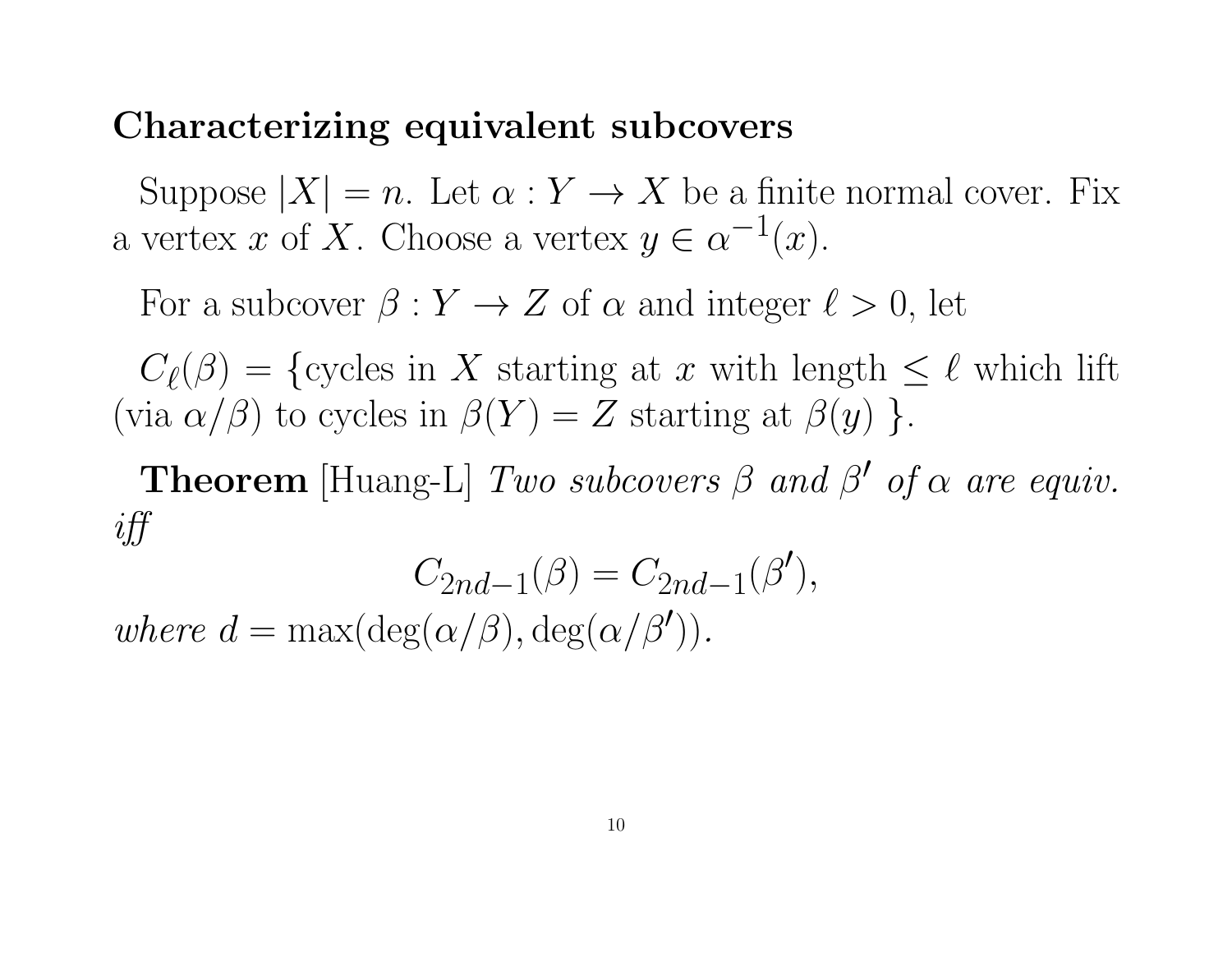## Cebotarev density theorem for number fields

Given a modulus m, the arithmetic progressions  $r+m\mathbb{Z}$  partition the integers into  $m$  sets. The primes, except finitely many of them, are contained in the progressions with remainder  $r$  coprime to  $m$ . There are  $\phi(m)$  such progressions.

Dirichlet's theorem: The primes are uniformly distributed among these arithmetic progressions in the sense that the primes contained in any  $r+m\mathbb{Z}$  with  $(r, m) = 1$  has natural density  $1/\phi(m)$ .

The Cebotarev density theorem extends Dirichlet's theorem.

• Let  $K/F$  be a finite Galois extension with Galois group  $G$ . To each prime  $\mathfrak p$  of F unramified in K we associate a Frobenius conjugacy class of  $G$ , denoted  $Frob(\mathfrak{p})$ .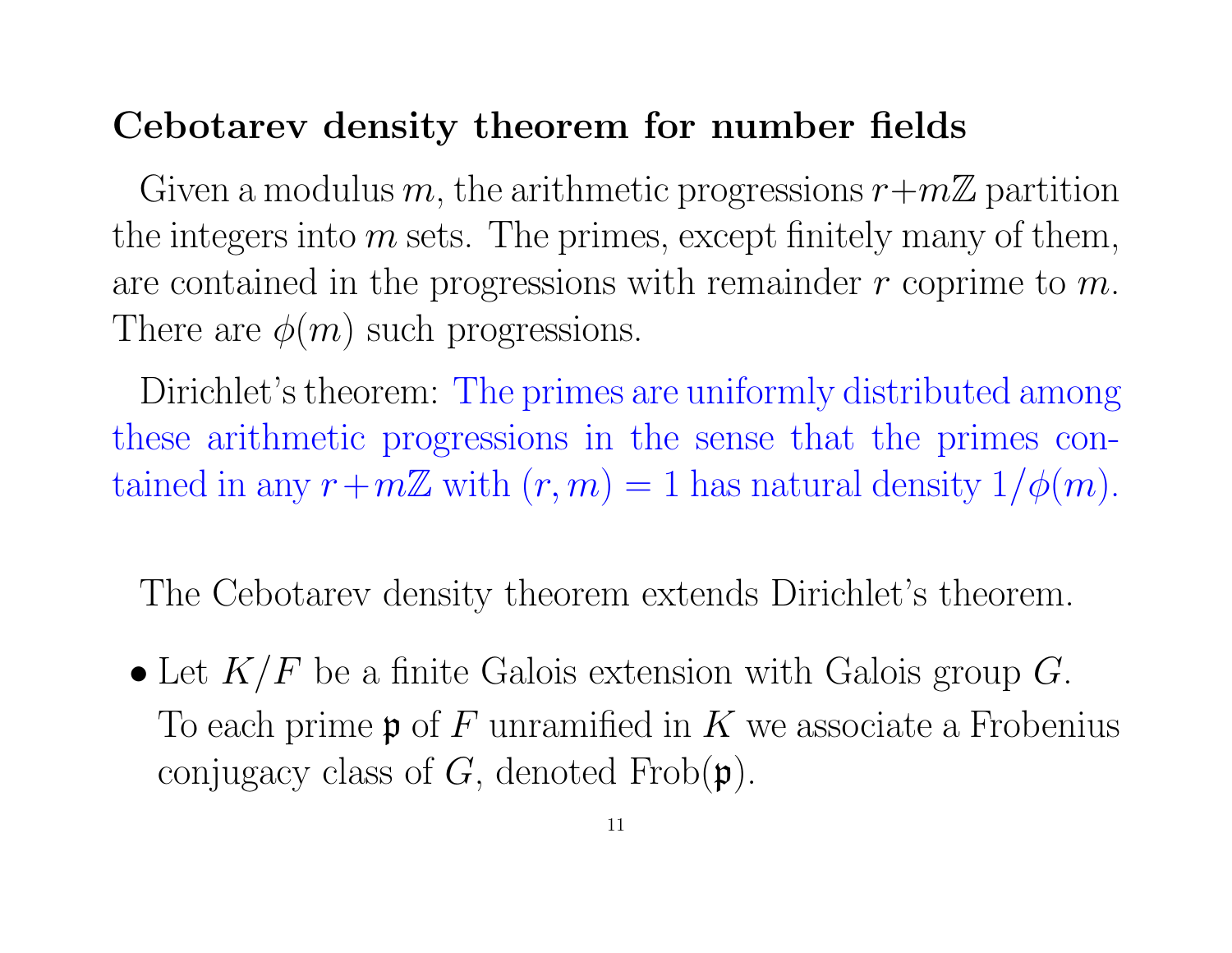• Given a conjugacy class  $\mathcal C$  of  $G$ , let

$$
P(\mathcal{C}) = \{ \mathfrak{p} \text{ prime of } F : \text{Frob}(\mathfrak{p}) = \mathcal{C} \}.
$$

• Cebotarev density theorem (CDT): The Frobenius conjugacy classes are uniformly distributed. More precisely, for each conjugacy class C of G, the set  $P(\mathcal{C})$  has natural density  $\frac{|\mathcal{C}|}{|C|}$  $|G|$ , i.e.,

$$
\lim_{r \to \infty} \frac{\#\{\mathfrak{p} \in P(\mathcal{C}) : N(\mathfrak{p}) \le r\}}{\#\{\mathfrak{p} : N(\mathfrak{p}) \le r\}} = \frac{|\mathcal{C}|}{|G|}.
$$

When  $K = \mathbb{Q}(\zeta_m)$  and  $F = \mathbb{Q}$ , the Galois group G is isomorphic to  $(\mathbb{Z}/m\mathbb{Z})^{\times}$ , hence  $|G| = \phi(m)$ . Each conjugacy class C is a singleton. For each  $p \nmid m$ ,  $Frob(p) = p$  in  $(\mathbb{Z}/m\mathbb{Z})^{\times}$ . Then CDT reduces to Dirichlet's theorem.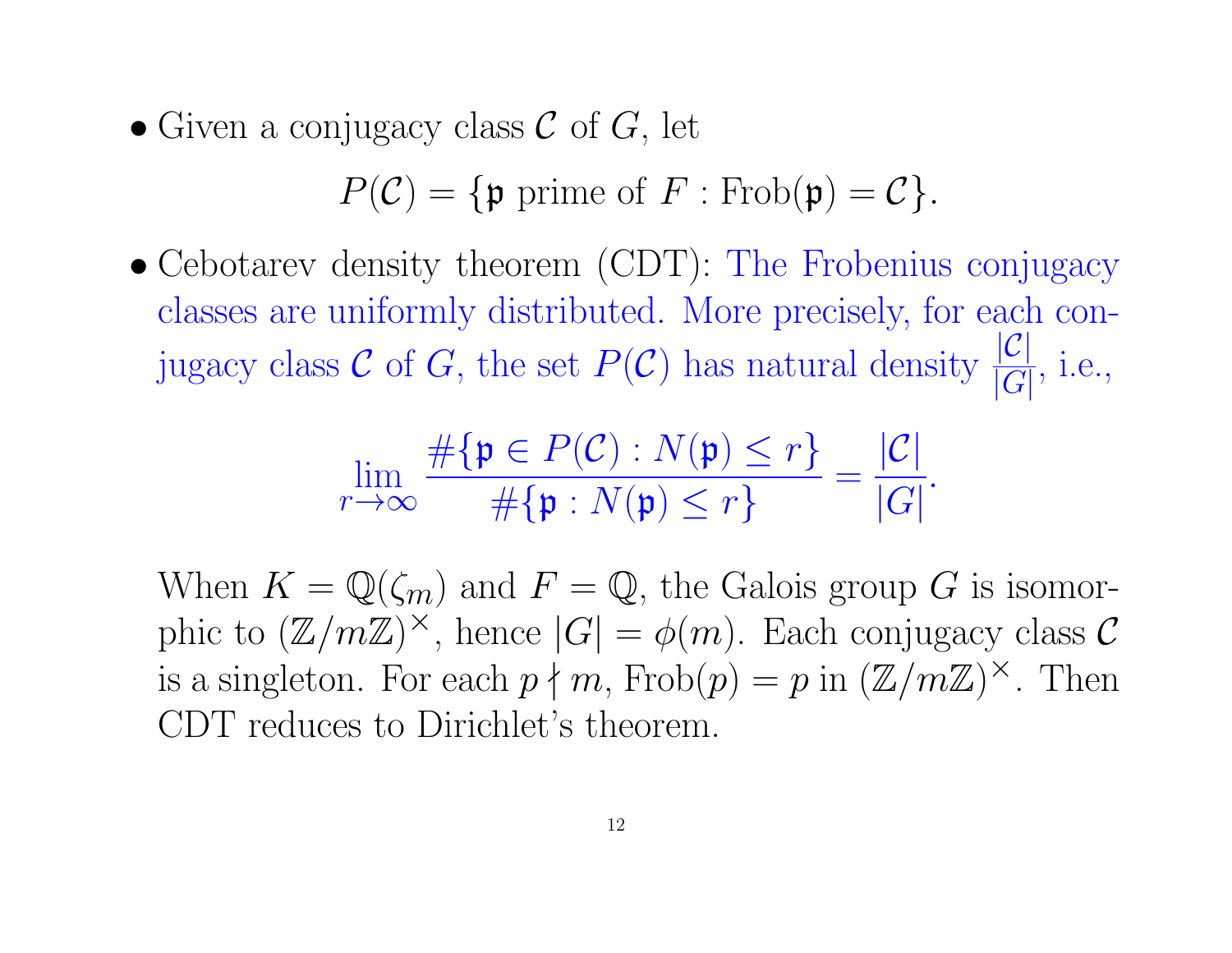## Frobenius conjugacy classes for graph covers

Let  $\alpha: Y \to X$  be a finite normal cover with Galois group  $G_{\alpha}$ , which acts transitively on any fiber.

- Let **p** be a prime of X through the vertex x. Let  $y \in \alpha^{-1}(x)$ . Then  $\mathfrak p$  has a unique lifting to a backtrackless path  $P$  in  $Y$ starting at y. The end point z of P also lies in  $\alpha^{-1}(x)$ .
- There is a unique element  $\sigma_y$  in  $G_\alpha$  sending y to z.
- If we choose a different starting point  $y'$  in  $\alpha^{-1}(x)$ , then  $\sigma_{y'}$  is conjugate to  $\sigma_y$ .
- The conjugacy class of  $\sigma_y$  depends on  $\mathfrak p$  and not the choice of y, called the Frobenius conjugacy class of  $\mathfrak p$  in  $G_\alpha$  and denoted by  $Frob(p)$ .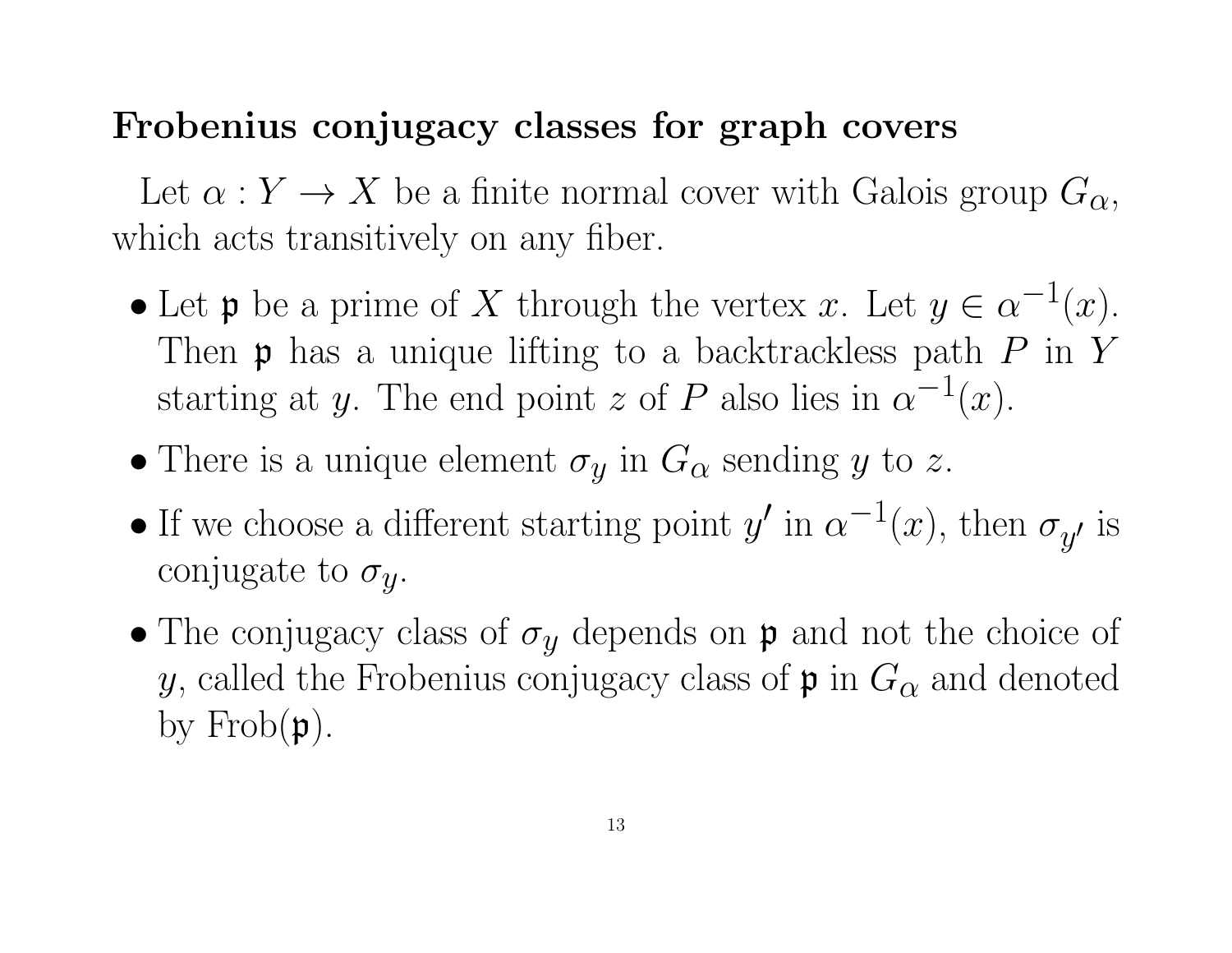#### Cebotarev density theorem for graph covers

Let  $\alpha: Y \to X$  be a finite normal cover with Galois group  $G_{\alpha}$ . For each conjugacy class  $\mathcal C$  of  $G_{\alpha}$ , let

$$
P(\alpha; \mathcal{C}) = \{ \text{primes } \mathfrak{p} \text{ of } X : \text{Frob}(\mathfrak{p}) = \mathcal{C} \}.
$$

Terras: The Frobenius conjugacy classes are uniformly distributed w.r.t. the Dirichlet density, i.e., for each conjugacy class  $\mathcal C$  of  $G_{\alpha}$ ,

$$
\lim_{u \to (1/\lambda_X)^-} \frac{\sum_{\mathfrak{p} \in P(\alpha, \mathcal{C})} u^{\ell(\mathfrak{p})}}{\sum_{\mathfrak{p} \text{ prime of } X} u^{\ell(\mathfrak{p})}} = \frac{|\mathcal{C}|}{|G_{\alpha}|}.
$$

Here  $1/\lambda_X$  is the radius of convergence of the zeta function of X:

$$
Z(X, u) = \prod_{\mathfrak{p} \text{ prime of } X} \frac{1}{1 - u^{\ell(\mathfrak{p})}}.
$$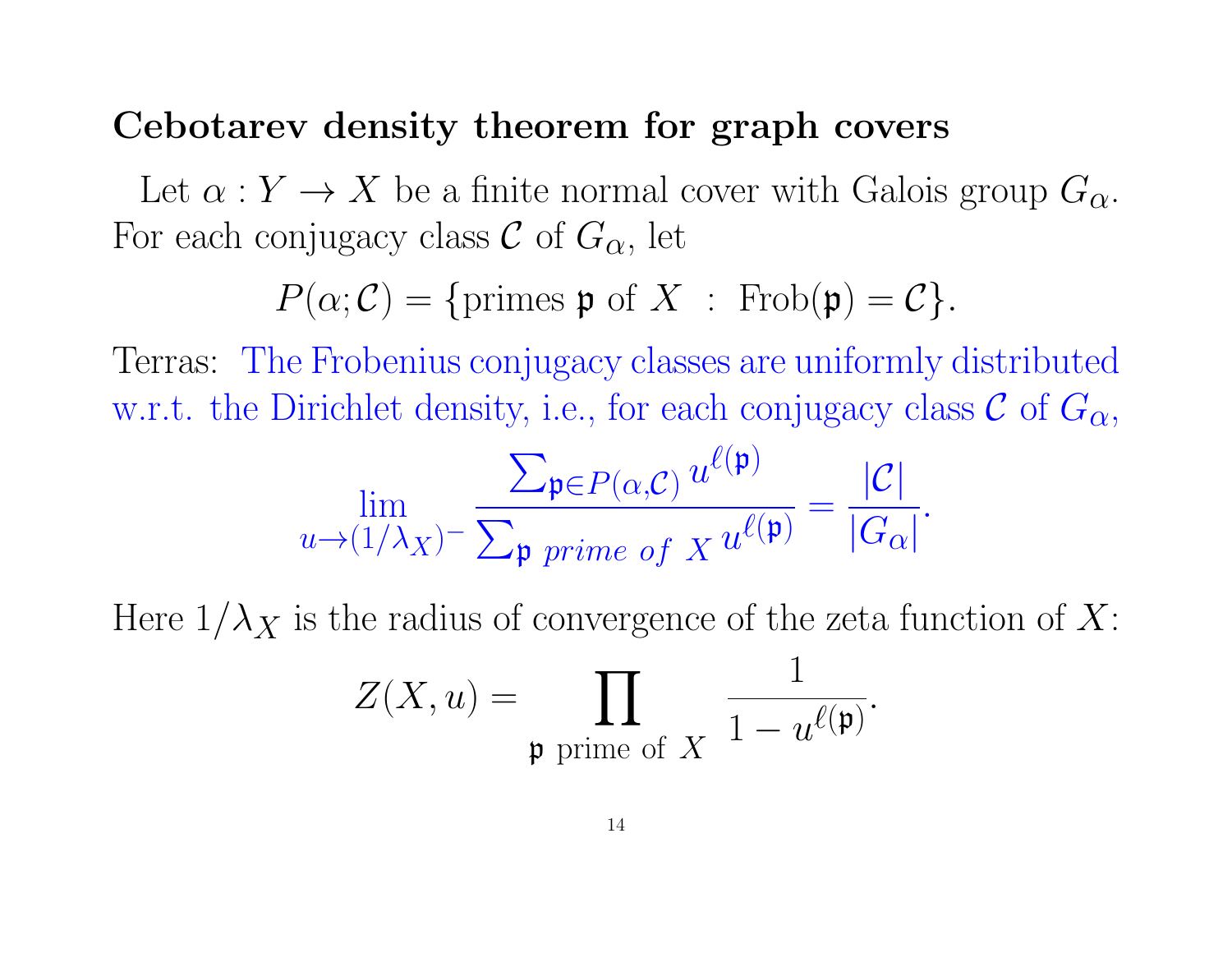Cebotarev density theorem in natural density for graphs

For a graph  $X$ , let  $\Delta_X = \text{gcd}_{\text{primes } \mathfrak{p} \text{ of } X}(\ell(\mathfrak{p})).$ A subset P of primes of X has natural density  $\delta$  if lim  $r \rightarrow \infty$  $|\{\mathfrak{p} \in P | \ell(\mathfrak{p}) < r\}|$  $|\{\text{primes }\mathfrak{p} \text{ of } X|\ell(\mathfrak{p}) < r\}|$  $=\delta$ .

**Theorem** [Huang-L] Assume  $r(X) \geq 2$ . Let  $\alpha : Y \to X$  be a finite normal cover with Galois group  $G_{\alpha}$ . Then the natural density of  $P(\alpha;\mathcal{C})$  exists  $(=|\mathcal{C}|/|G_{\alpha}|)$  for one conjugacy class C of  $G_{\alpha}$  iff it exists for all C iff  $\Delta_X = \Delta_Y$ .

**Remark.** Stark-Terras proved that either  $\Delta_Y = \Delta_X$  or  $\Delta_Y =$  $2\Delta_X$ , and both cases occur. Our proof did not use this fact.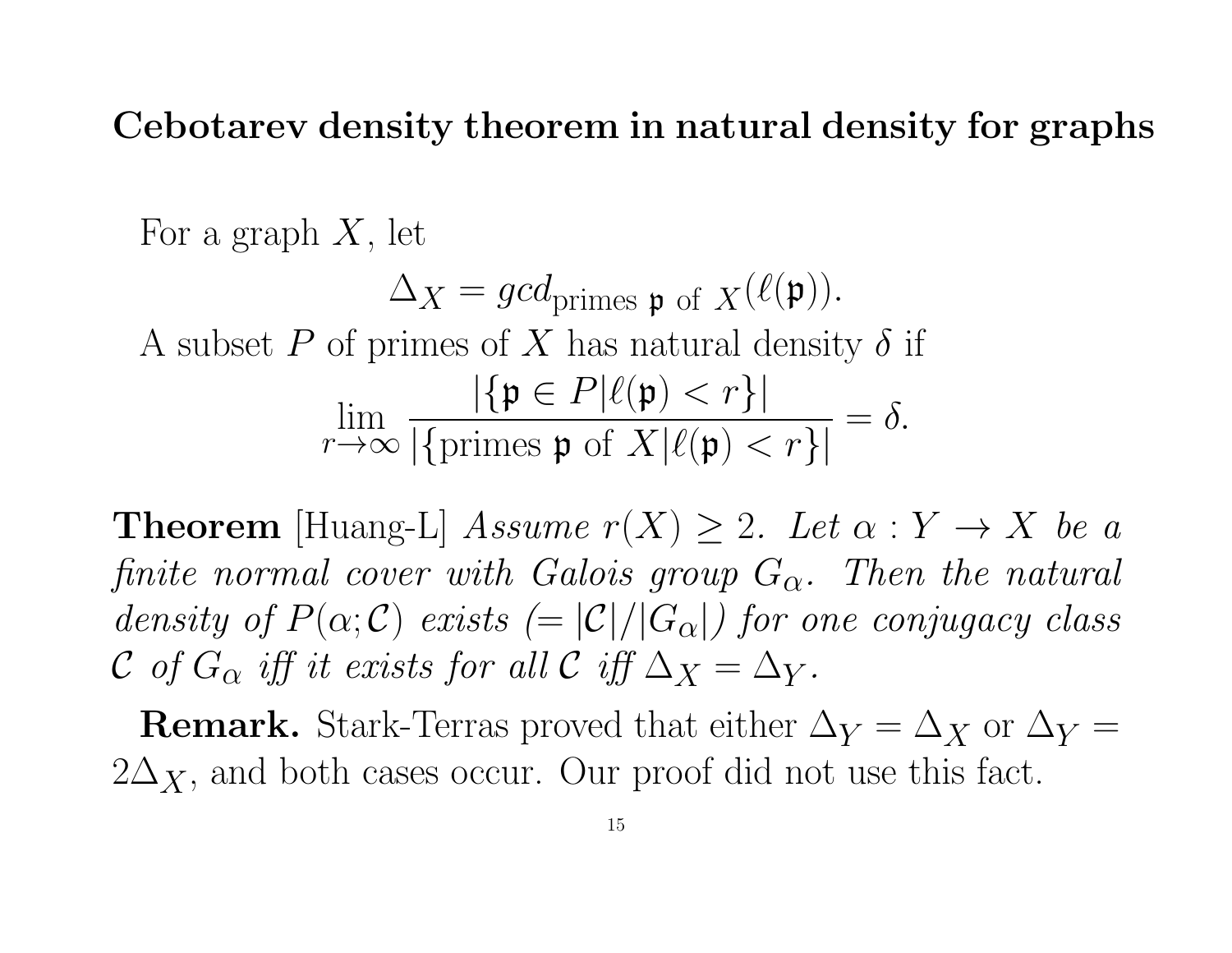#### Illustration of the proof by an example

Consider the degree 2 normal cover  $\alpha: Y \to X$  as follows:



- $r(X) = 2$ ,  $\Delta_X = 1$  and  $\Delta_Y = 2$ .
- $G_{\alpha} = \{\pm id\}$  has two conjugacy classes

$$
C_+ = \{id\} \text{ and } C_- = \{-id\}.
$$

•  $P(\alpha; C_+)$  (resp.  $P(\alpha; C_-)$ ) consists of primes of X with even (resp. odd) length, and each set has Dirichlet density 1/2.

Claim: Neither  $P(\alpha; C_+)$  nor  $P(\alpha; C_-)$  has natural density.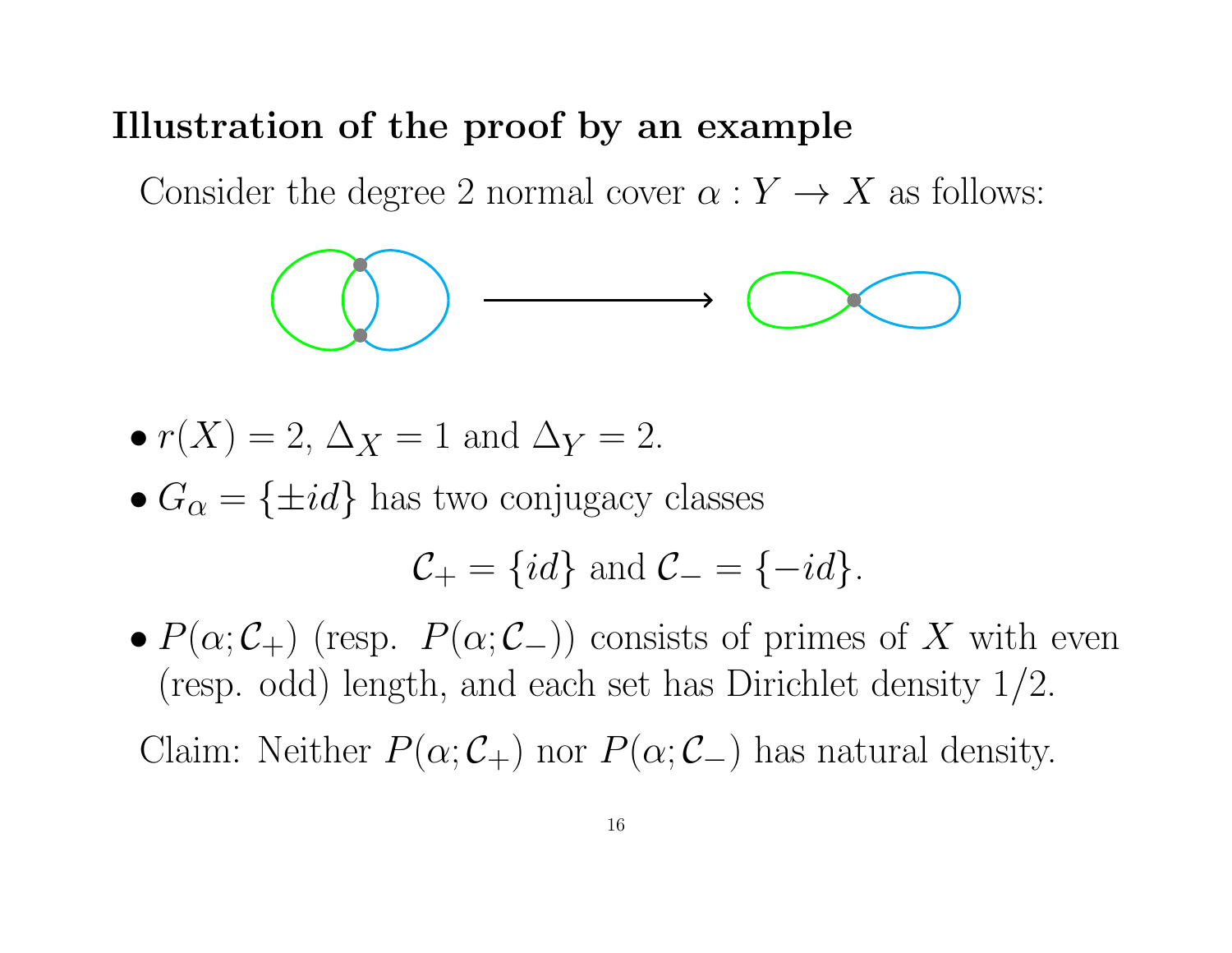Assume the natural density of  $P(\alpha; C_+)$  exists (hence = 1/2), and derive a contradiction. Ditto for  $P(\alpha; C_-\)$ . Therefore

$$
\lim_{r \to \infty} \frac{|\{\mathfrak{p} \in P(\alpha; C_+) \mid \ell(p) \le 2r\}|}{|\{\mathfrak{p} \text{ is a prime of } X \mid \ell(p) \le 2r\}|}
$$
\n
$$
= \lim_{r \to \infty} \frac{|\{\mathfrak{p} \in P(\alpha; C_+) \mid \ell(p) \le 2r + 1\}|}{|\{\mathfrak{p} \text{ is a prime of } X \mid \ell(p) \le 2r + 1\}|} = \frac{1}{2},
$$

which implies

$$
\lim_{r \to \infty} \frac{|\{\mathfrak{p} \text{ is a prime of } X \mid \ell(p) \le 2r\}|}{|\{\mathfrak{p} \text{ is a prime of } X \mid \ell(p) \le 2r + 1\}|} = 1.
$$
 (1)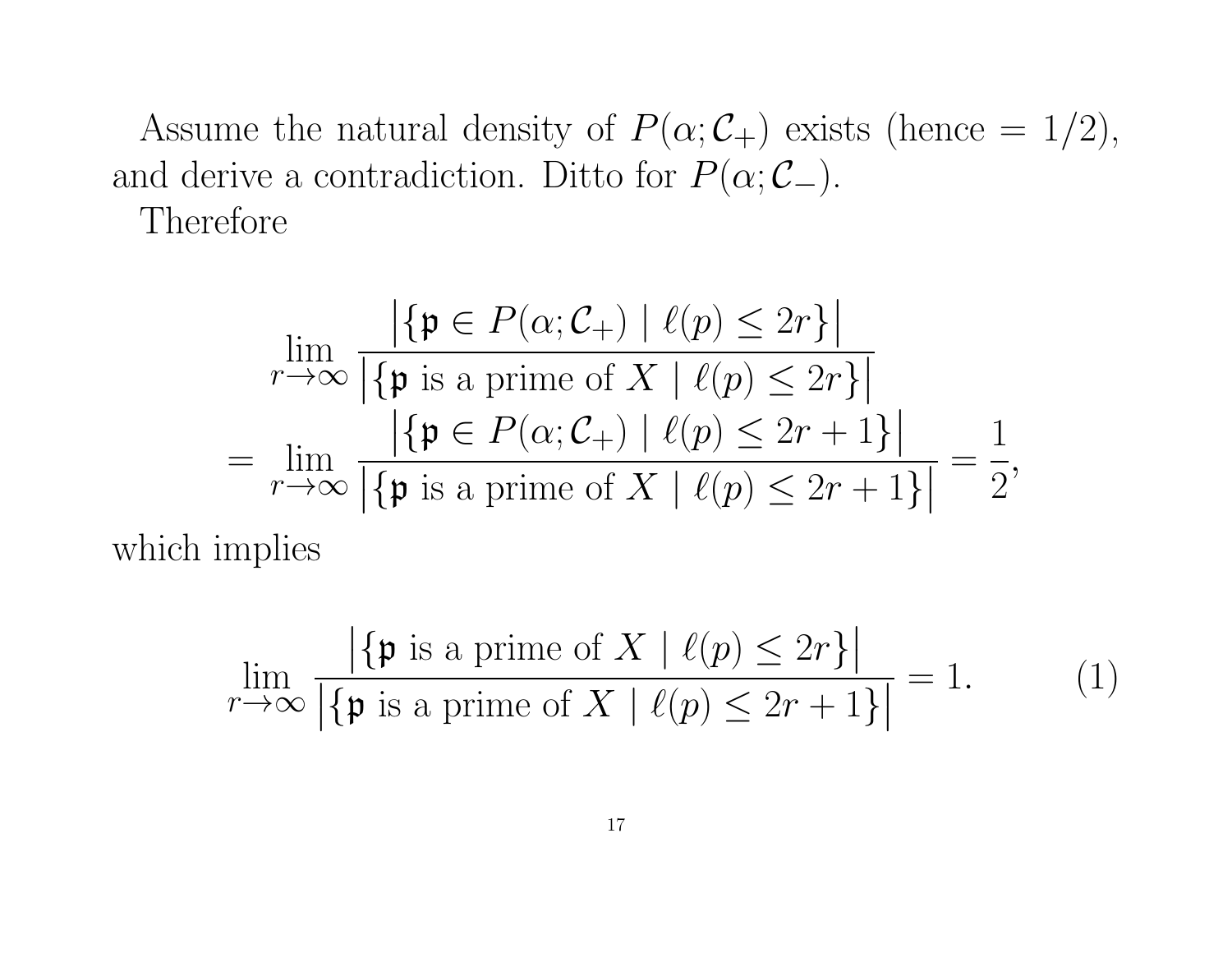The Prime Number Theorem for graphs asserts that

$$
\left| \{ \text{primes } \mathfrak{p} \text{ of } X : \ \ell(\mathfrak{p}) = r\Delta_X \} \right| \sim \frac{(\lambda_X)^{r\Delta_X}}{r} \quad \text{as } r \to \infty
$$
 and

$$
|\{\text{primes }\mathfrak{p} \text{ of } X : \ell(\mathfrak{p}) < r\Delta_X\}| \sim \frac{(\lambda_X)^{r\Delta_X}}{r((\lambda_X)^{\Delta_X} - 1)}
$$
 as  $r \to \infty$ ,

in which  $\lambda_X$  is the largest eigenvalue in absolute value of the adjacency matrix of directed edges in X.

Hence the left hand side of (1) is  $1/\lambda_X^{\Delta_X}$  $\overline{X}$ .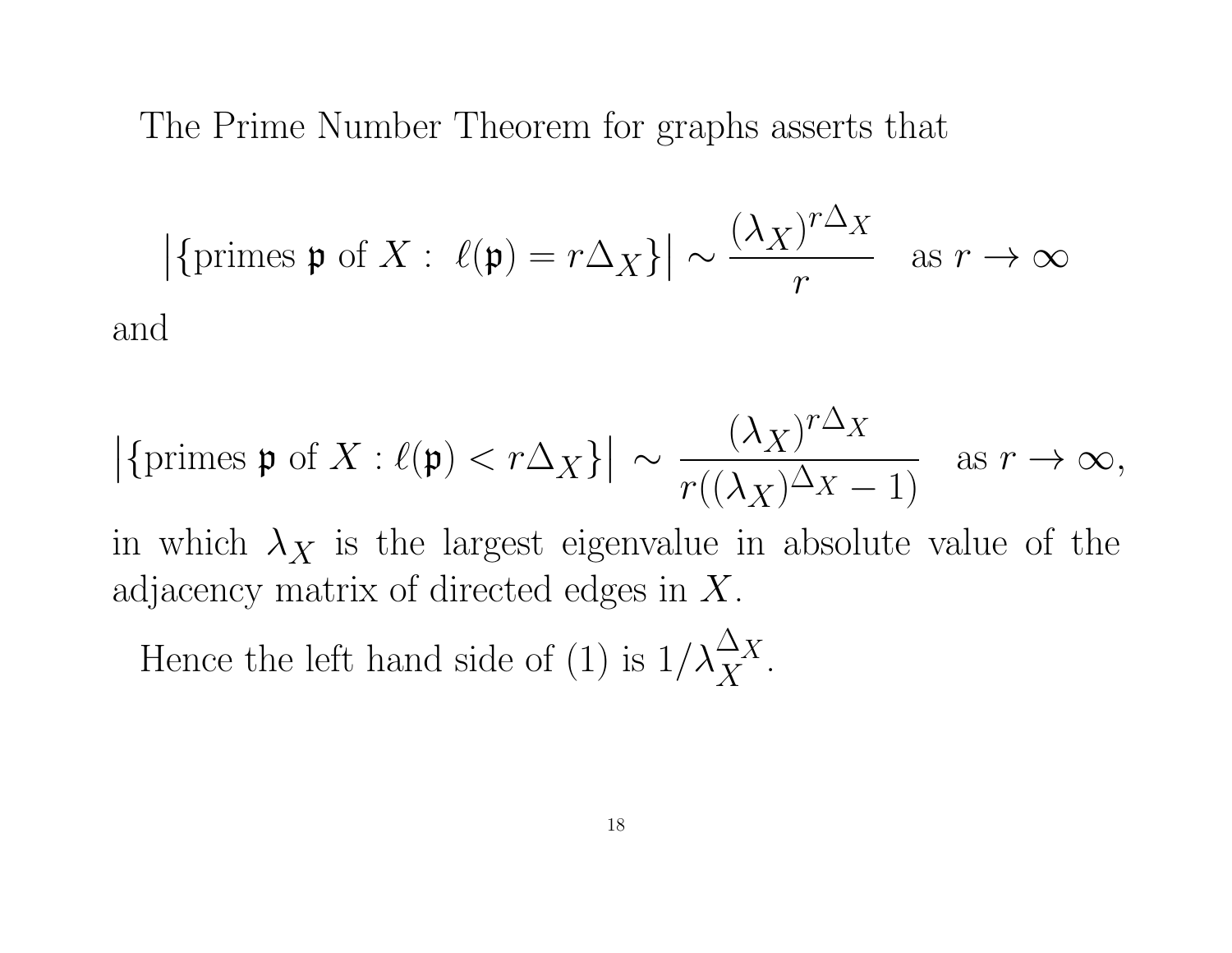In our case the edge adjacency matrix is

$$
\left. \begin{array}{ccc} e_1 & \overline{e}_1 & e_2 & \overline{e}_2 \\ e_1 & 1 & 0 & 1 & 1 \\ \overline{e}_1 & 0 & 1 & 1 & 1 \\ e_2 & 1 & 1 & 1 & 0 \\ \overline{e}_2 & 1 & 1 & 0 & 1 \end{array} \right),
$$

where  $e_1, \overline{e}_1$  (resp.  $e_2, \overline{e}_2$ ) are the cyan (resp. green) edges of X with opposite orientations. We find  $\lambda_X = 3$ , and the limit (1) is equal to 1/3, a contradiction.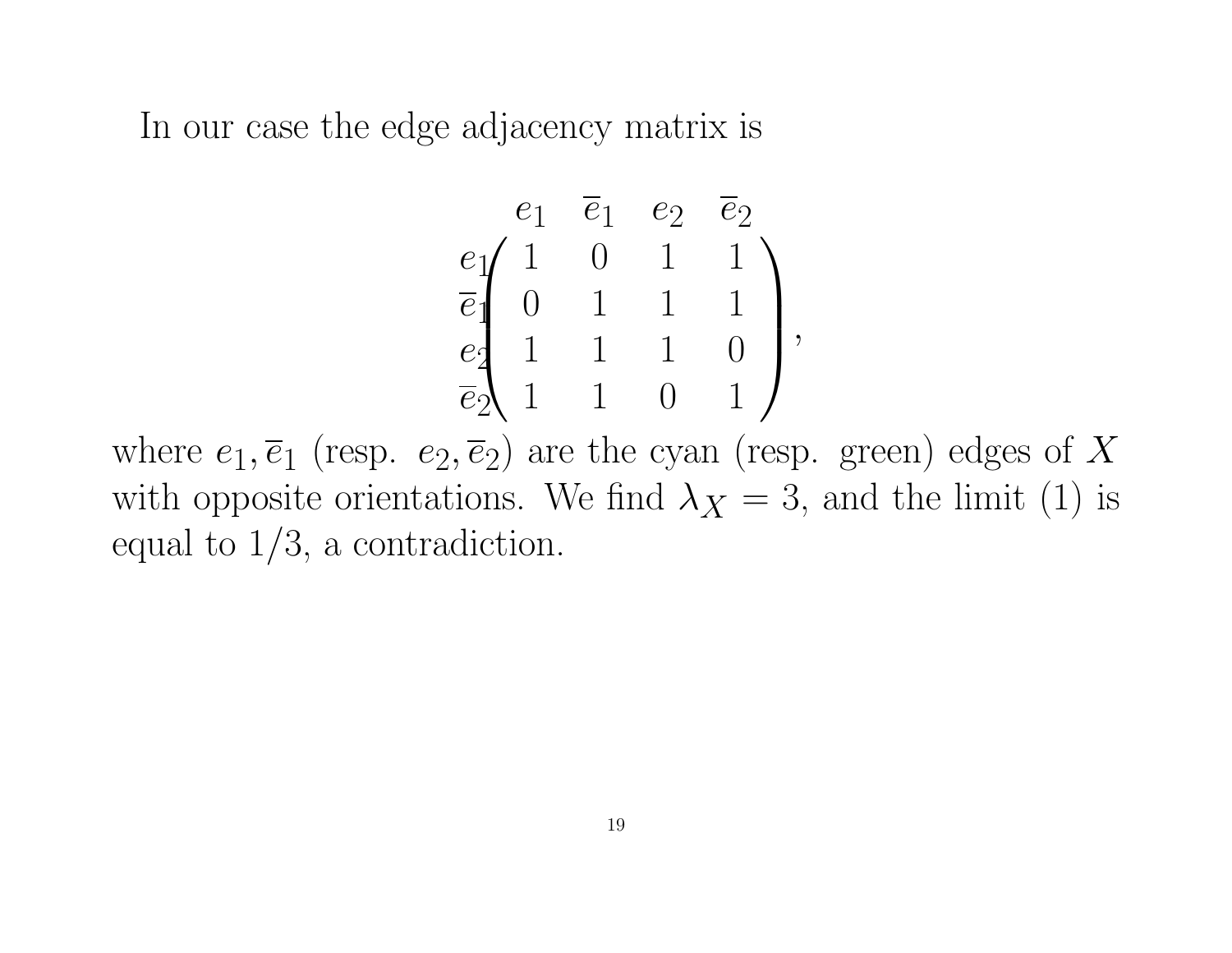To each finite-dimensional irreducible representation  $\rho$  of  $G_{\alpha}$ , define the Artin L-function by

$$
L(X, \rho, u) = \prod_{[\gamma] \text{ primitive}} \frac{1}{\det(I - \rho(\gamma)u^{\ell(\gamma)})}.
$$

Here  $[\gamma]$  denotes the conjugacy class of  $\gamma \in G_{\alpha}$ . When  $\rho$  is the trivial representation,  $L(X, \rho, u) = Z(X, u)$ . Recall that  $Z(X, u)$ is holomorphic on  $|u| < 1/\lambda_X$  and it has a simple pole at  $1/\lambda_X$ .

Hashimoto showed that when  $\Delta_X = \Delta_Y$ , for all nontrivial irreducible  $\rho$ ,  $L(X, \rho, u)$  is holomorphic on  $|u| \leq 1/\lambda_X$ . If  $h = \Delta_Y / \Delta_X > 1$ , then there are  $h - 1$  nontrivial irreducible  $\rho$ such that  $L(X, \rho, u)$  is holomorphic on  $|u| < 1/\lambda_X$  and has a pole on  $|u| = 1/\lambda_X$ . The analytic behavior of the Artin L-functions is used to prove the theorem.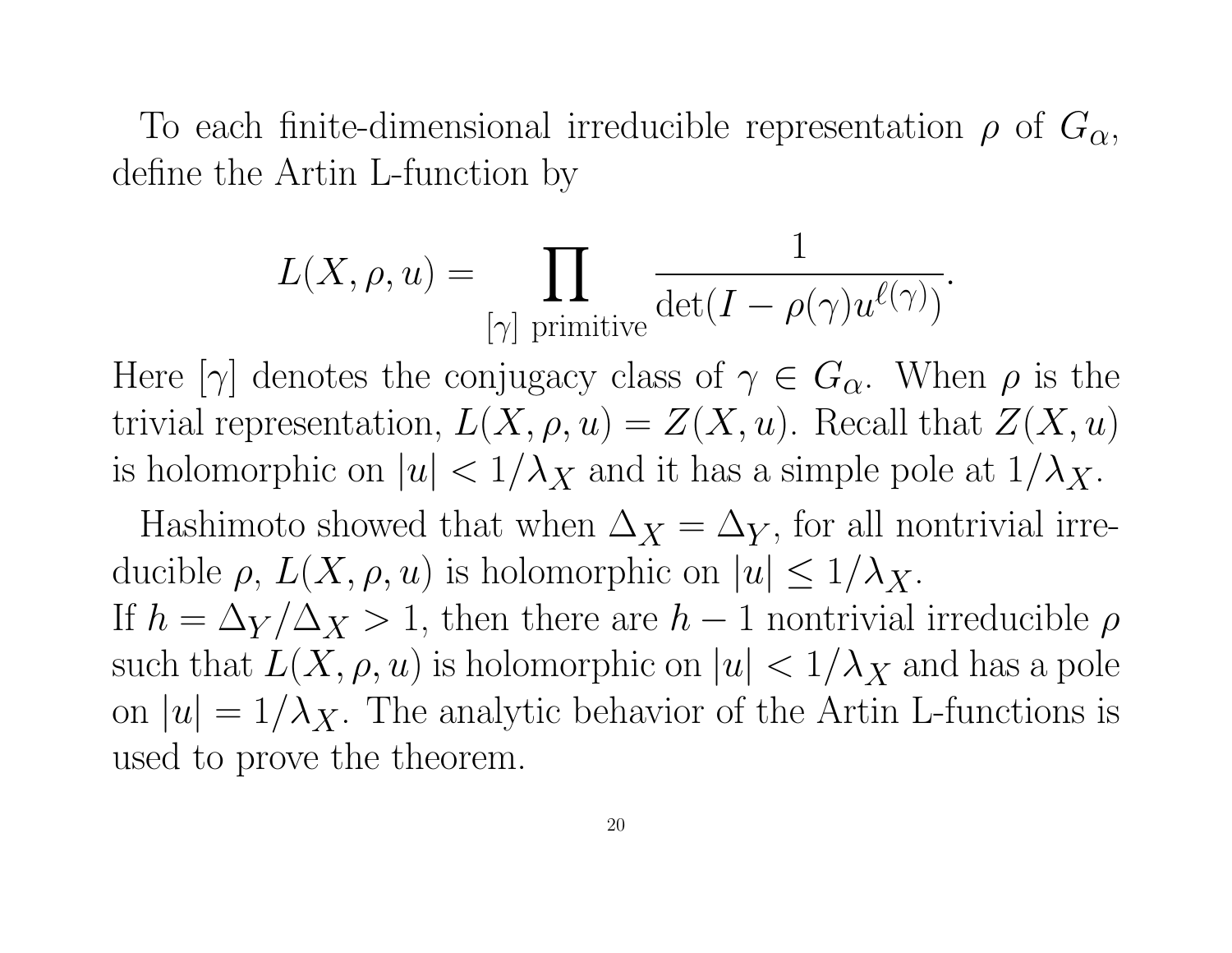## Isospectral number fields

Two finite extensions  $K$  and  $K'$  of a number field  $F$  are *isospectral* if for each prime  $\mathfrak p$  of  $F$ , there is a norm preserving bijection from the primes of K above p to those of  $K'$ .

Take a finite Galois extension L of F containing K and  $K'$ as subfields. Write  $G = Gal(L/F)$  and let H and H' be the subgroups of G with fixed fields  $K$  and  $K'$ . Then

**Theorem**  $K$  and  $K'$  are isospectral iff

(a) H and H' are locally conjugate in  $G$ , i.e., for each conjugacy class  $[g]$  of  $G$ , we have

 $\#([g] \cap H) = \#([g] \cap H').$ 

Further  $K \cong K'$  iff H and H' are conjugate in G.

This criterion was extended by Sunada to compact Riemannian manifolds.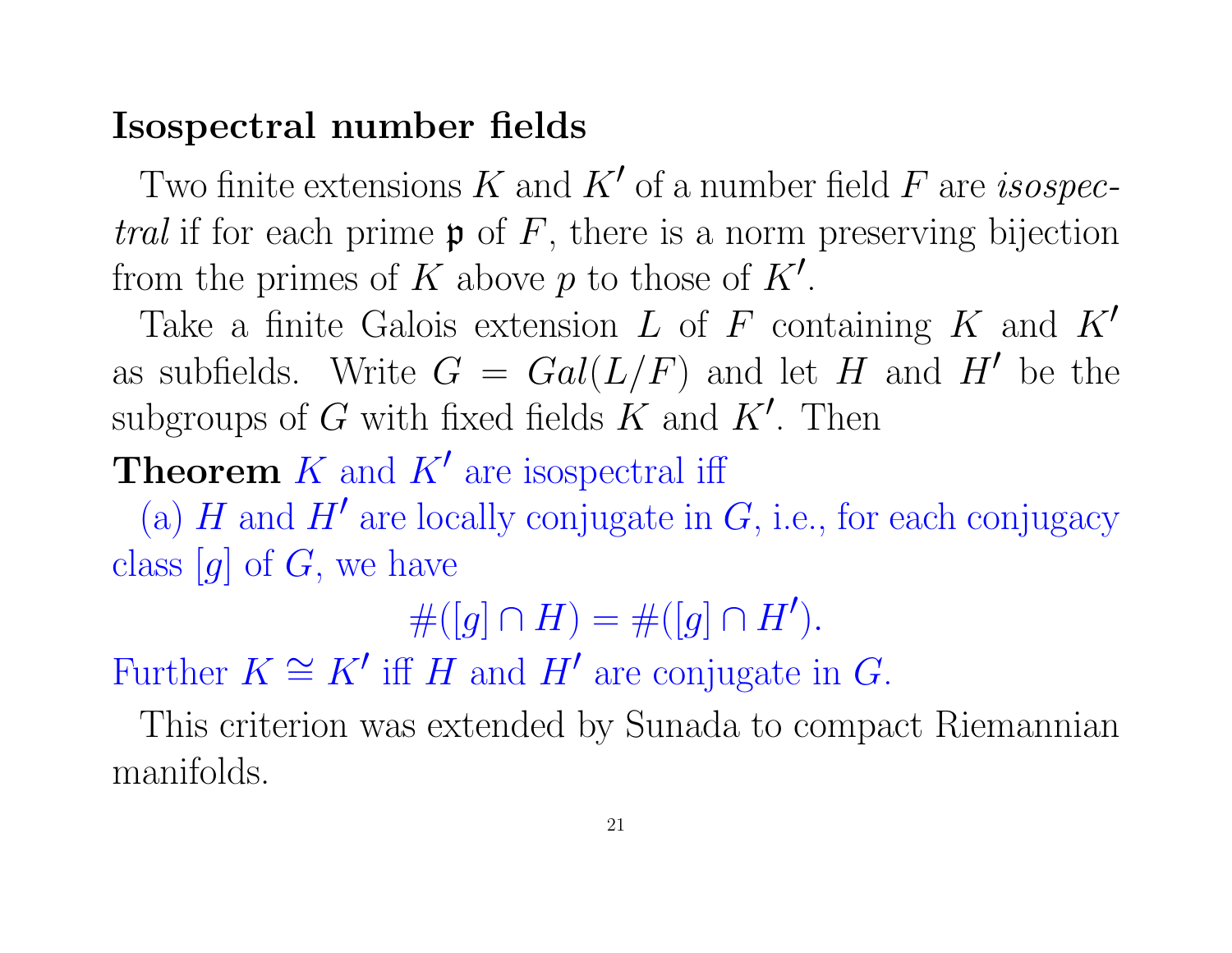#### Isospectral graphs

Let  $\alpha: Y \to X$  be a finite normal cover with Galois group  $G_{\alpha}$ , and  $\beta: Y \to Z$  and  $\beta': Y \to Z'$  two subcovers of  $\alpha$ .

Theorem [Somodi 2015] TFAE:

(a)  $G_{\beta}$  and  $G_{\beta'}$  are locally conjugate in  $G_{\alpha}$ ;

(b) For every prime  $\mathfrak p$  of X, there is a length preserving bijection from the primes of  $Z = \beta(Y)$  above **p** to those of  $Z' = \beta'(Y)$ ;

((b) implies that Z and  $Z'$  are isospectral, i.e., their adjacency matrices have the same eigenvalues.)

(c) For every prime  $\mathfrak p$  of X, the number of primes of Z above  $\mathfrak p$ with the same length as  $\mathfrak p$  agrees with that of  $Z'$ .

**Theorem** [Huang-L] In (c) only need primes **p** of length  $\leq 2|X| \deg \alpha$ .